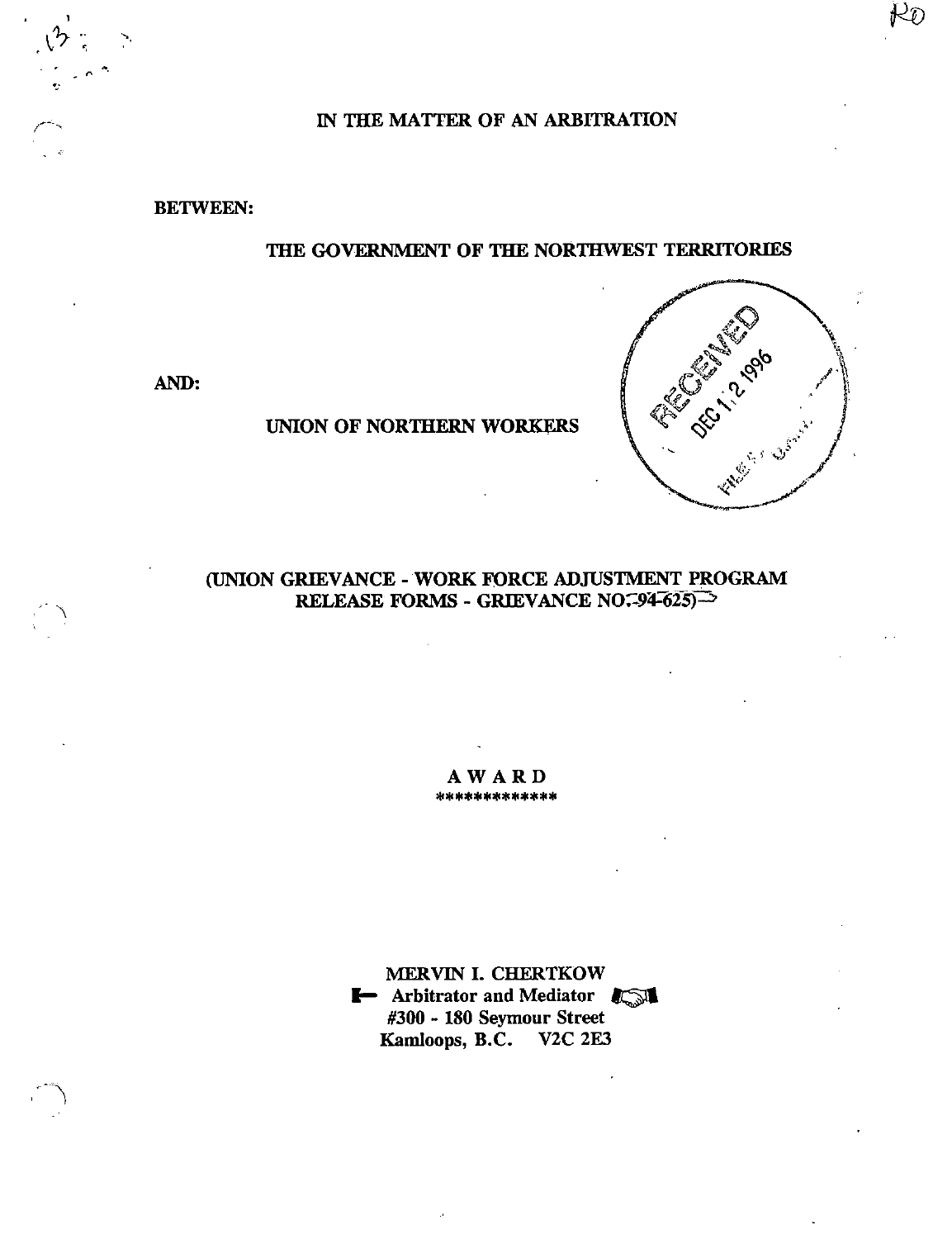to declare his or her option in accordance with the Memorandum of Understanding between the parties in that regard.

Based on the above stipulation by the employer, the union advised it was withdrawing the grievance.

Accordingly, the above grievance is resolved by reason of its withdrawal by the union.

DATED at Kamloops, British Columbia, this 3rd day of December, A.D.,

1996.

MERVIN I. CHERTKOW Arbitrator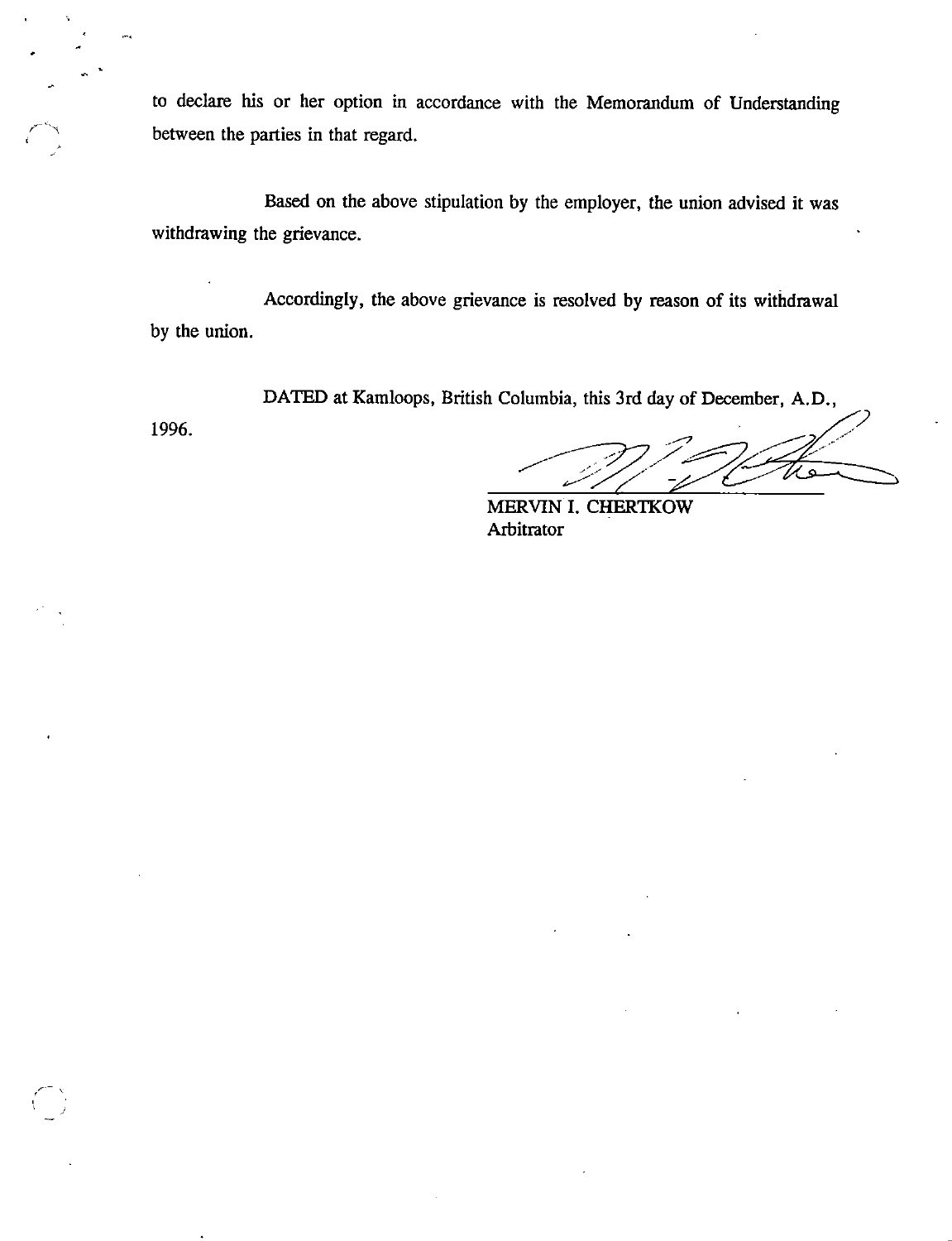Don Me

 $\mathcal{L}^{\text{max}}_{\text{max}}$  and  $\mathcal{L}^{\text{max}}_{\text{max}}$ 

 $\label{eq:2.1} \mathcal{L}(\mathcal{L}^{\text{max}}_{\mathcal{L}}(\mathcal{L}^{\text{max}}_{\mathcal{L}})) \leq \mathcal{L}(\mathcal{L}^{\text{max}}_{\mathcal{L}}(\mathcal{L}^{\text{max}}_{\mathcal{L}}))$ 

 $\label{eq:2.1} \mathcal{L}(\mathcal{L}^{\text{max}}_{\mathcal{L}}(\mathcal{L}^{\text{max}}_{\mathcal{L}}(\mathcal{L}^{\text{max}}_{\mathcal{L}}(\mathcal{L}^{\text{max}}_{\mathcal{L}^{\text{max}}_{\mathcal{L}}})))))$ 

 $\mathcal{L}^{\text{max}}_{\text{max}}$ 

 $\sim 10^{-10}$ 

 $\label{eq:2.1} \frac{1}{\sqrt{2}}\int_{\mathbb{R}^3}\frac{1}{\sqrt{2}}\left(\frac{1}{\sqrt{2}}\right)^2\frac{1}{\sqrt{2}}\left(\frac{1}{\sqrt{2}}\right)^2\frac{1}{\sqrt{2}}\left(\frac{1}{\sqrt{2}}\right)^2\frac{1}{\sqrt{2}}\left(\frac{1}{\sqrt{2}}\right)^2\frac{1}{\sqrt{2}}\left(\frac{1}{\sqrt{2}}\right)^2\frac{1}{\sqrt{2}}\frac{1}{\sqrt{2}}\frac{1}{\sqrt{2}}\frac{1}{\sqrt{2}}\frac{1}{\sqrt{2}}\frac{1}{\sqrt{2}}$ 

 $\frac{1}{2}$ 

 $\hat{\mathbf{r}}$ 

 $\mathcal{L}^{\text{max}}_{\text{max}}$  , where  $\mathcal{L}^{\text{max}}_{\text{max}}$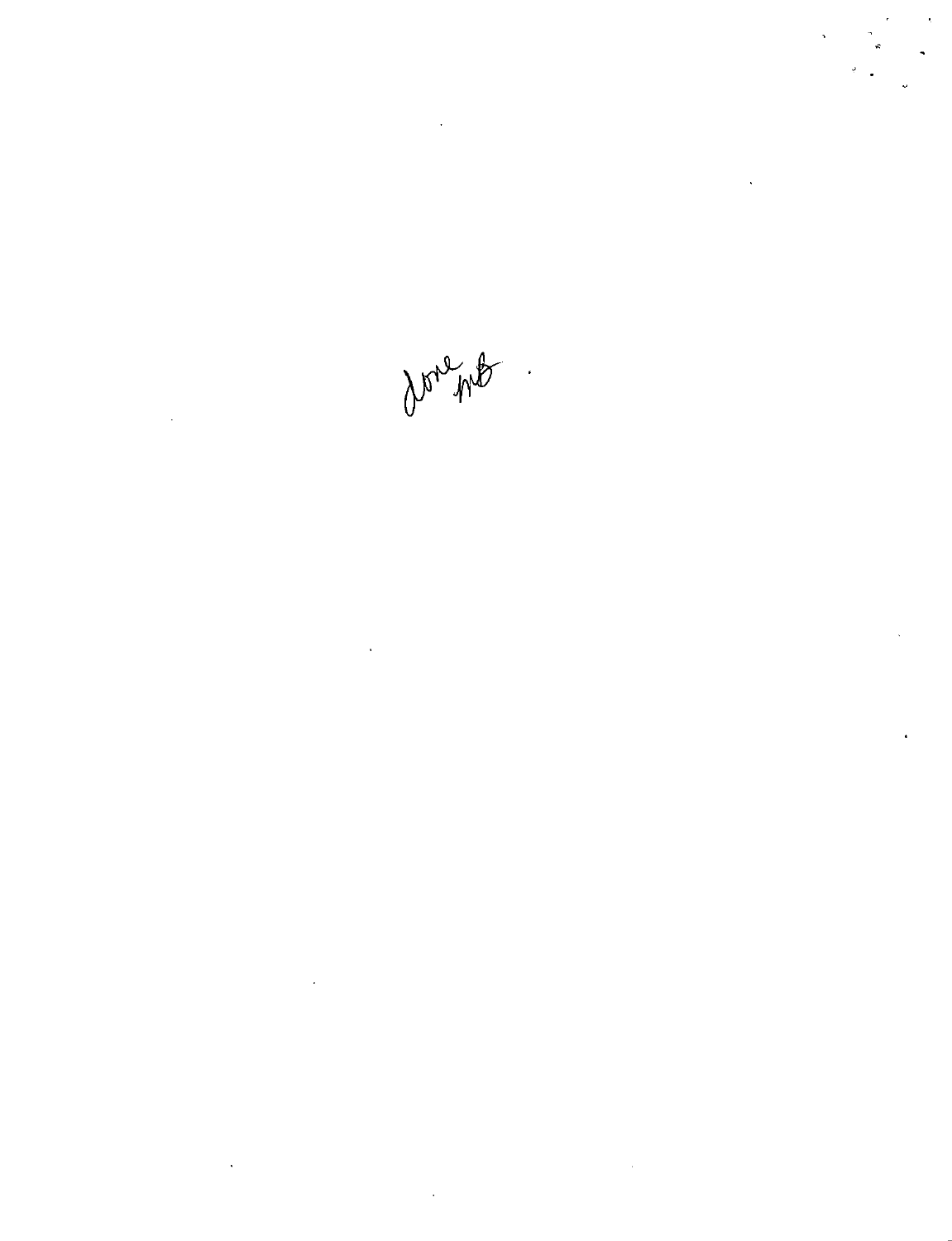### AWARD

 $\mathbf I$ 

This grievance was heard under the expedited arbitration procedure as provided in the collective agreement between the parties.

The union and the government negotiated a Work .Force Adjustment Program in June of 1992. It was created to address the human resource planning concerns that arose from government downsizing. Itapplies to bargaining unit members. Disputes regarding the application and administration of the program can be grieved and referred to arbitration.

The employer has been requiring surplus employees to sign releases in order to receive separation assistance.

It is the position of the union that the wording of the releases preclude surplus employees from benefiting from future actions such as; resolution of settlement allowance grievances, pay equity disputes, or Worker's Compensation Claims related to their employment with the government. Further, it is the position of the union that the Work Force Adjustment Program should only ensure that former employees do not have the right to claim severance pay after they have received separation assistance.

n

At the conclusion of the representations by counsel for the union, counsel for the employer advised that the release forms were discontinued some time after the union grievance was filed. Further, it was stipulated that employees now are only required